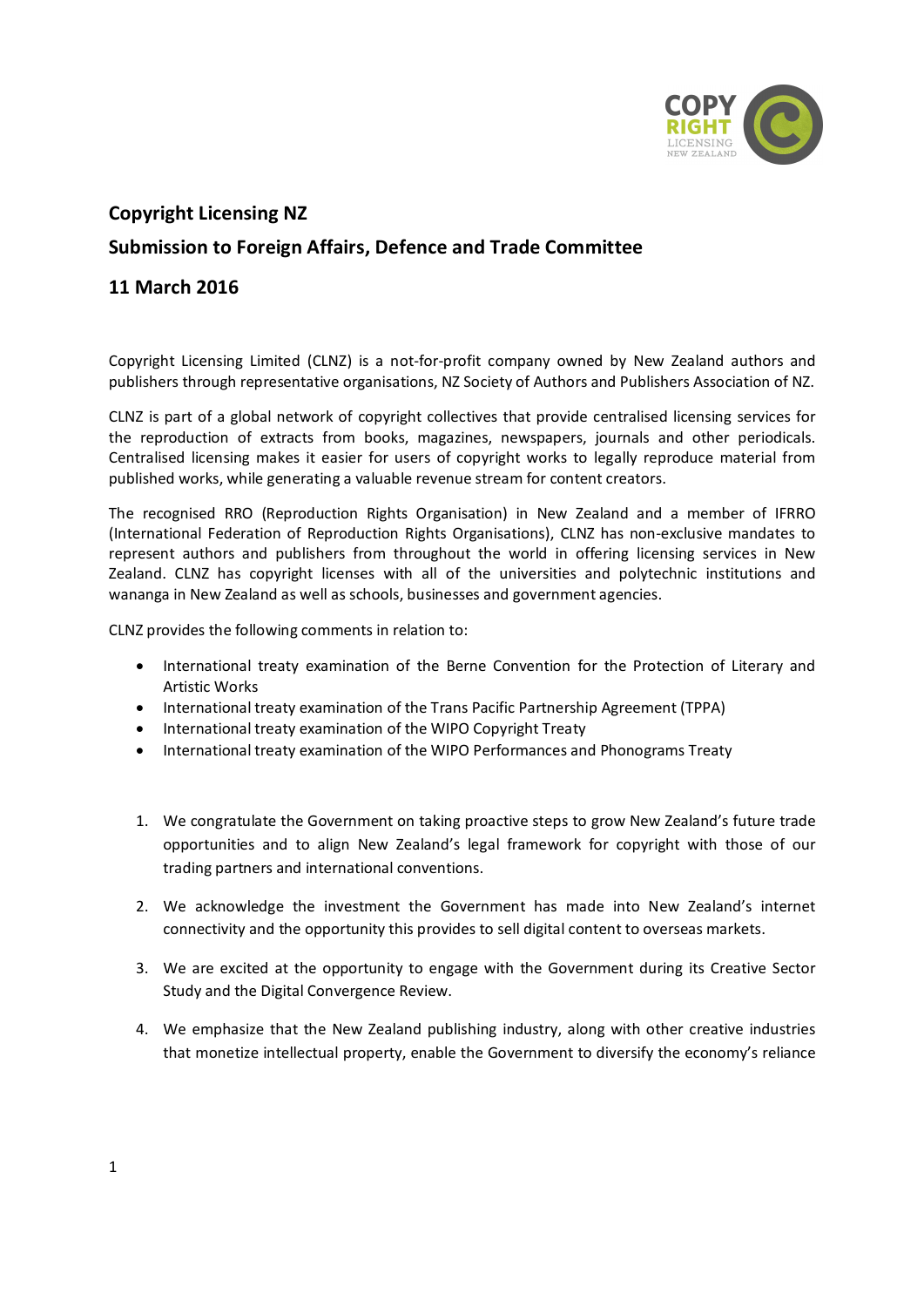on primary products. This is already acknowledged in the Government's Business Growth Agenda $<sup>1</sup>$  that states:</sup>

*"The creative industries have become a core part of New Zealand's economy. According to research commissioned by industry group WeCreate, the film and television, book and music industries alone contribute \$3.5 billion to New Zealand's GDP"*

- 5. The \$3.5 billion figure comes from 2013. The 2014 figure is *\$3.848 billion*. The economic value of the publishing industry that is included in this number is \$324m.
- 6. These figures include both trade (fiction, non-fiction etc) and education publishing revenue
- 7. The value of a strong local publishing industry is not purely economic. It is difficult to imagine how New Zealand schools could effectively teach our children about their own country and culture without access to content that is written and published here.
- 8. From the very first mention of Intellectual Property in the National Interest Analysis (NIA) both content owners and copyright are portrayed negatively. This seems totally at odds with the potential of the sector as outlined in the Business Growth Agenda and with the time and investment the Government is making in the Creative Sector Study.
- 9. It appears that the basis for some of this thinking comes from assumptions made in the 2009 Ministry of Foreign Affairs and Trade report<sup>2</sup> that calculated a cost of \$55 million to the country for extending the term of copyright.
- 10. Regardless of the fact that the authors of the report noted *"that estimating the costs and*  benefits of a copyright term extension with precision is difficult given the large number of *variables, the limited data available and the effect of changing technology and consumer trends over the very long time frames involved",* in 2016 when the Agreement was signed – seven years after the report was written – the same numbers were still being quoted.
- 11. One of CLNZ's shareholder organisations Publishers Association of NZ recently provided the Government with data that clearly demonstrates significant errors in the 2009 calculations. We expect that this data – which, in part, comes directly from the owners of New Zealand's publishing businesses–will be used for any future economic assessments.

<sup>&</sup>lt;sup>1</sup> http://www.mbie.govt.nz/info-services/business/business-growth-agenda/pdf-and-image-library/towards-2025/bga-report-02-innovation.pdf<br><sup>2</sup> Jennifer Orr, Jason Soon, Henry Ergas. "Economic Impact of Potential Changes to New Zealand's IP Laws as a

Result of Trade Negotiations", September 2009 (copyright term extension results available at www.tpp.mfat.govt.nz).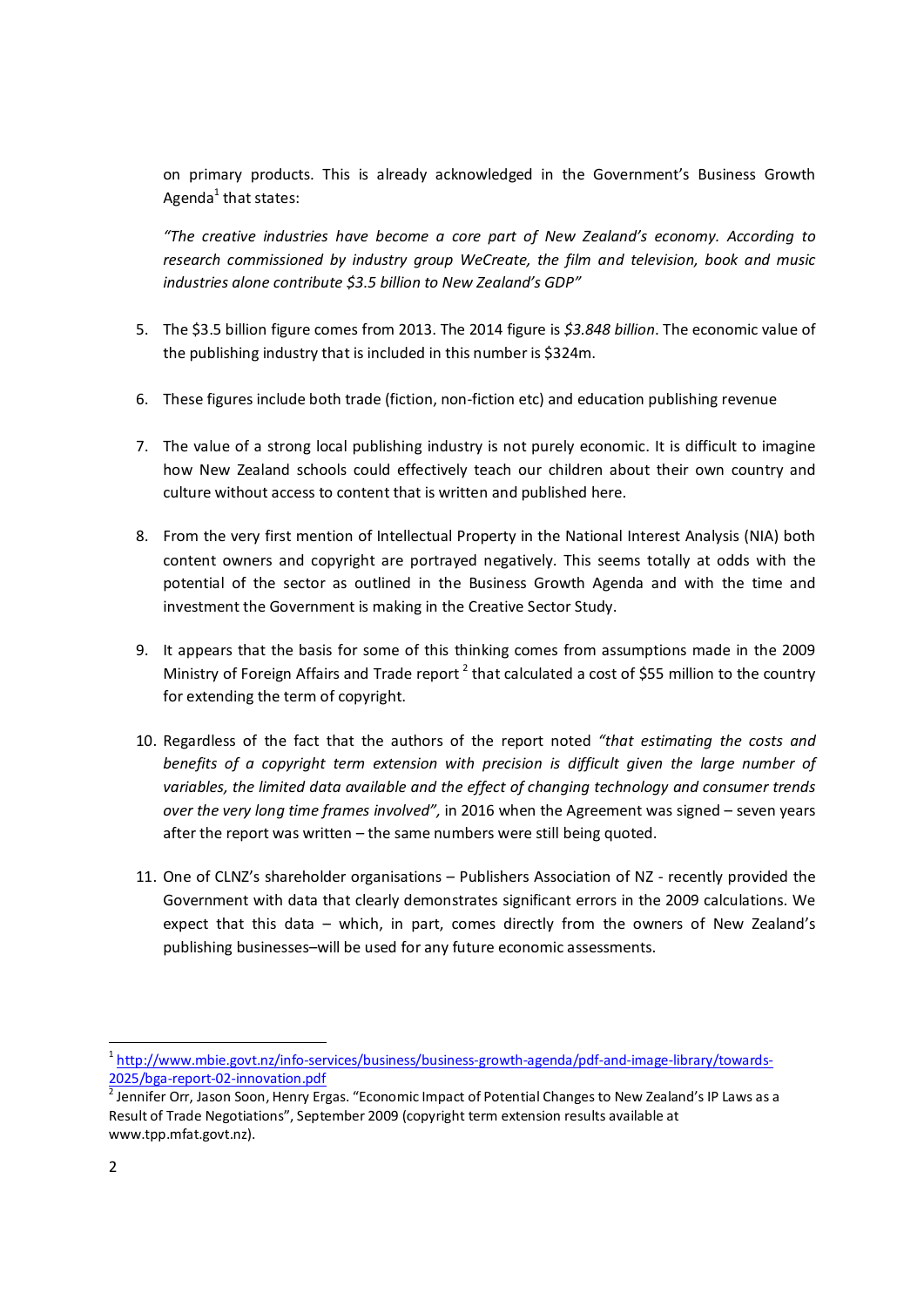- 12. We encourage the Government to undertake a comprehensive economic impact analysis of the current and future value of the creative industries using a robust methodology such as that advocated by WIPO (World Intellectual Property Organisation).
- 13. We advise that the publishing industry will repeat its own economic valuation report for the 2015 year.
- 14. We observe that the NIA takes a legalistic view of the creative industries that is at odds with how the market for creative content operates.
- 15. We advise that there are other areas of the NIA where statements are made in relation to content owners, copyright and licensing that are, at best, inaccurate.
- 16. *"Works protected by copyright are generally priced higher than works not protected by copyright*" is a sweeping generalization not reflected in how books are priced in New Zealand. The royalty cost component of a book has almost no bearing on the recommended retail price.
- 17. *"Extending the copyright term would mean New Zealanders forgo savings they otherwise would have made if the books and music they purchase had fallen into the public domain earlier*". This is also inaccurate. As explained in Para 15, the price of a book being sold by a retailer is not determined by the status of the copyright in the book. This is explained more fully in a recent article by New Zealand IP Law Firm AJ Park<sup>3</sup>
- 18. The New Zealand consumers that the NIA states will incur costs for longer due to the term extension are said to include universities and schools. CLNZ has vast experience in licensing content into the New Zealand education sector. The licence fees paid are based on what is known as "blanket licenses". That is they cover a range of copyright materials and contain no limit as to the number of works that can be copied from under licence. They are a fixed cost per student (e.g the current fee for a secondary school student is \$3.20 per pupil per year) which is unrelated to the duration of copyright and a term extension will have no bearing on the fees charged.
- 19. Statements on page 86 of the NIA relating to *"second generation creators"* and the imposition of additional administrative costs ignore the fact that licensing content for "second generation use" is a revenue stream to the original creator. New Zealand publishers, particularly publishers of non-fiction, frequently pay licence fees so that they can incorporate other creator's content in their new works. This is a fair and reasonable way to reward the original creator.

<sup>&</sup>lt;sup>3</sup> http://www.lexology.com/library/detail.aspx?g=7d44f3ea-d341-4f20-9cd3-6a85014facb8&utm\_source=Lexology+Daily+Newsfeed&utm\_medium=HTML+email+-+Body+- +General+section&utm\_campaign=Lexology+subscriber+daily+feed&utm\_content=Lexology+Daily+Newsfeed+201 6-03-10&utm\_term=